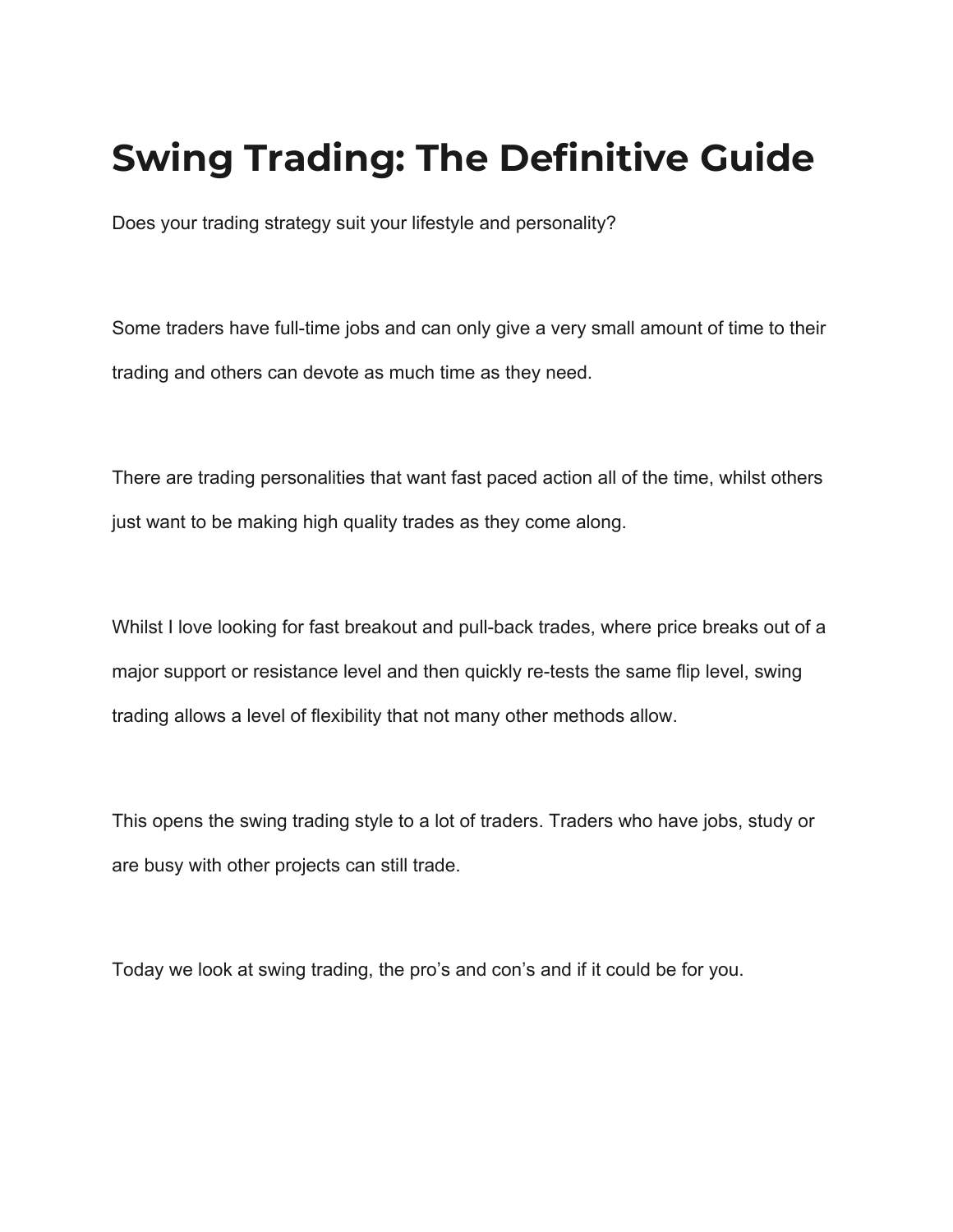**Swing Trading Guide: Quick Navigation**

[Swing Trading: The Definitive Guide](#page-0-0) [What is Swing Trading?](#page-2-0) [What Time Frames are Best For Swing](#page-4-0) [Trading?](#page-4-0) [Is Swing Trading for me?](#page-5-0) What Swing Trading is NOT [What are the Most Popular Swing Trading](#page-7-0) [Strategies?](#page-7-0) **[Swing Highs and Swing Lows](#page-7-1)** [How to Swing Trade With Trends](#page-9-0) [How to Swing Trade Ranging Markets](#page-14-0) [Where to Avoid](#page-15-0) **[How to Swing Trade on Intraday Charts](#page-16-0)** [Chart #1: Daily Chart](#page-18-0) [Chart #2: 1 Hour Chart](#page-19-0) **[Conclusion](#page-20-0)**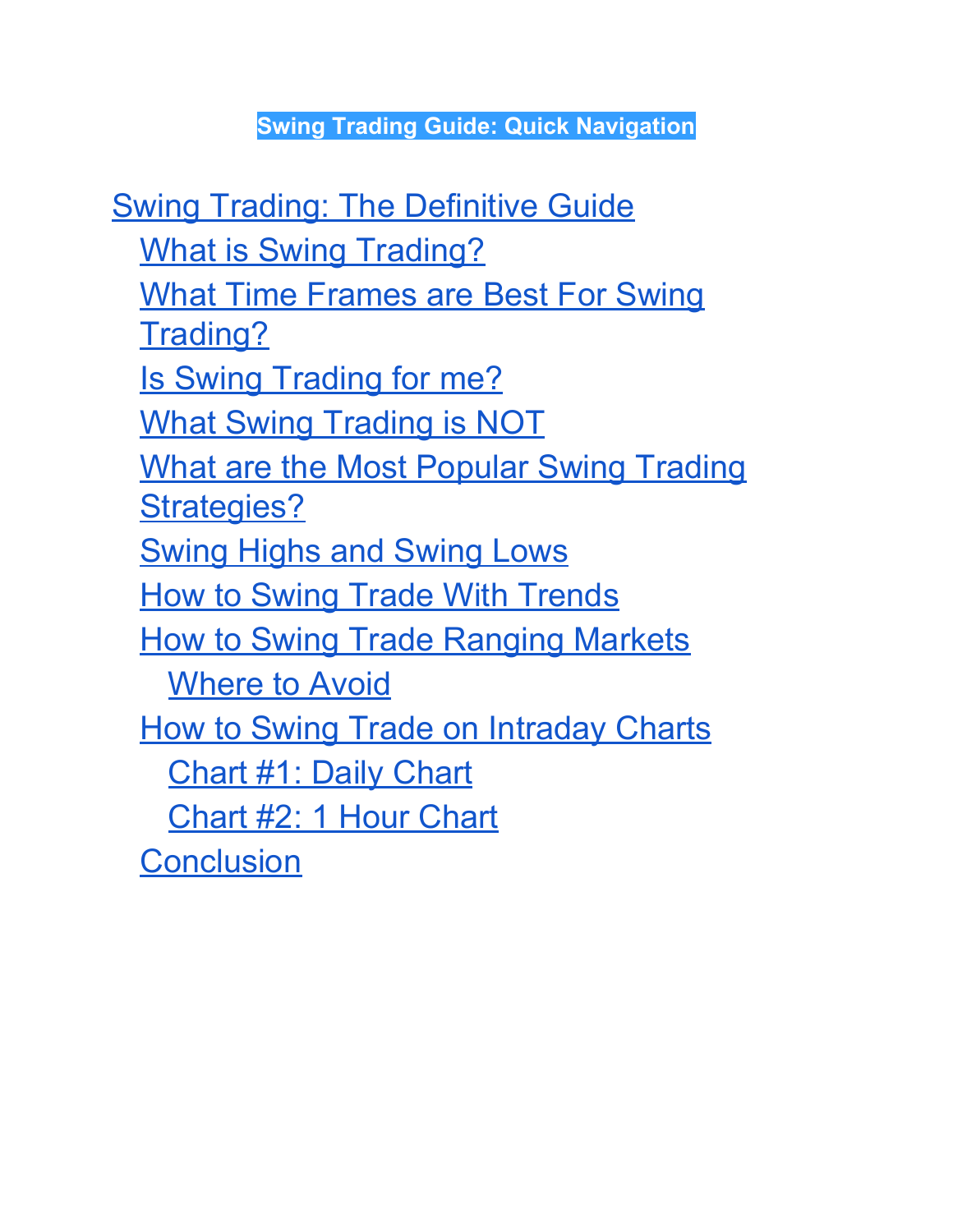### <span id="page-2-0"></span>**What is Swing Trading?**

As a swing trader you are looking to enter trades from hours to weeks and profit from larger swings taking place in the market.

Trades can be placed in either higher or smaller time frames, but we are looking to enter in the next swing higher or lower and not on a break.

Whilst price can still move fast, we are not looking for price to breakout of levels, or [quickly retrace to hunt an entry](https://www.forexschoolonline.com/first-test-support-resistance-price-action-trading-strategy/).

When hunting for breakout setups, or quick re-test trade setups, the movement is fast and missing a few moments of the price action can mean you miss the trade.

With swing trading you are able to identify in advance where you want to enter the next swing in the market.

For example; if price is in a downtrend, you can identify where it is you want price to move back higher to before you will look for a trade.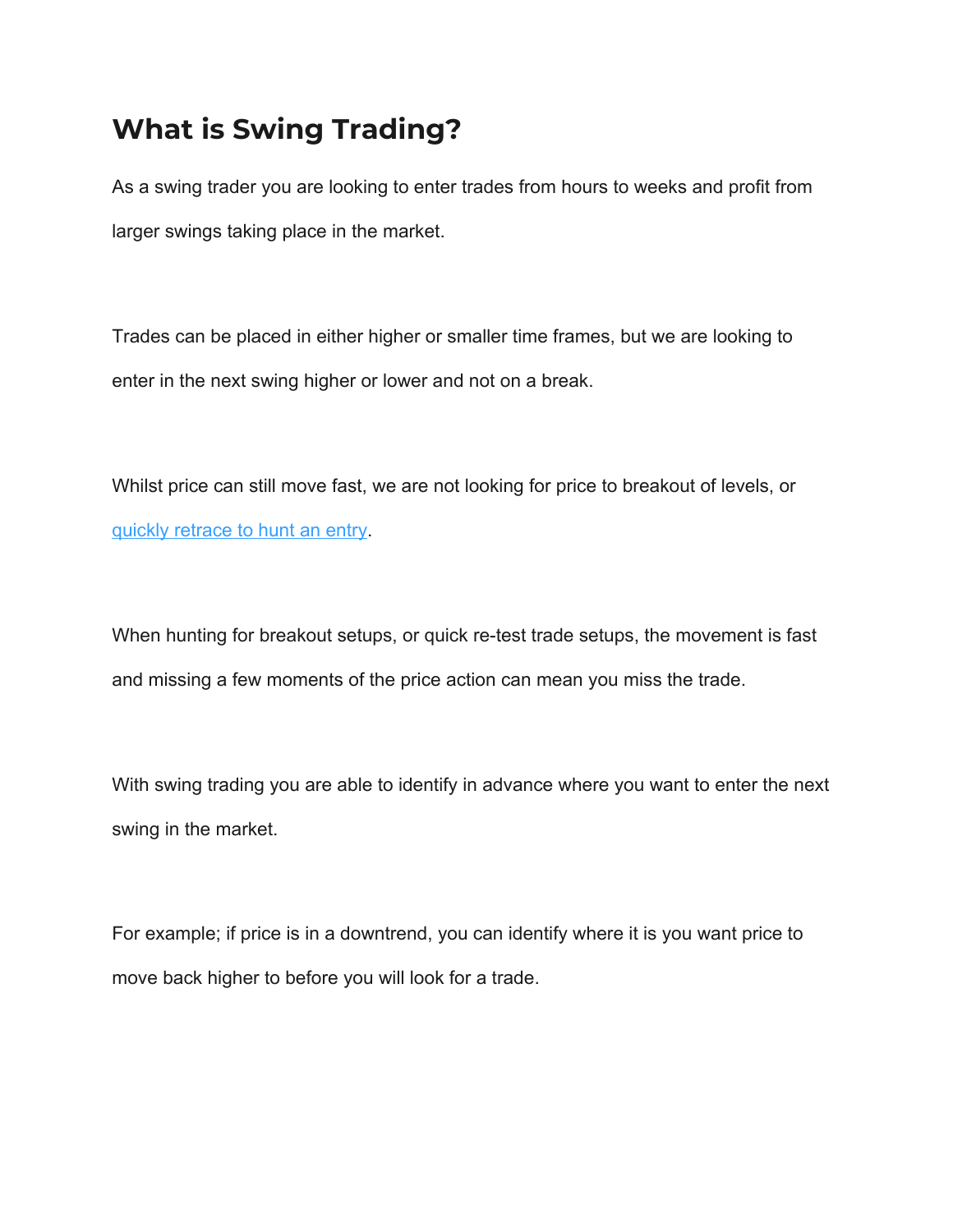More on this below.

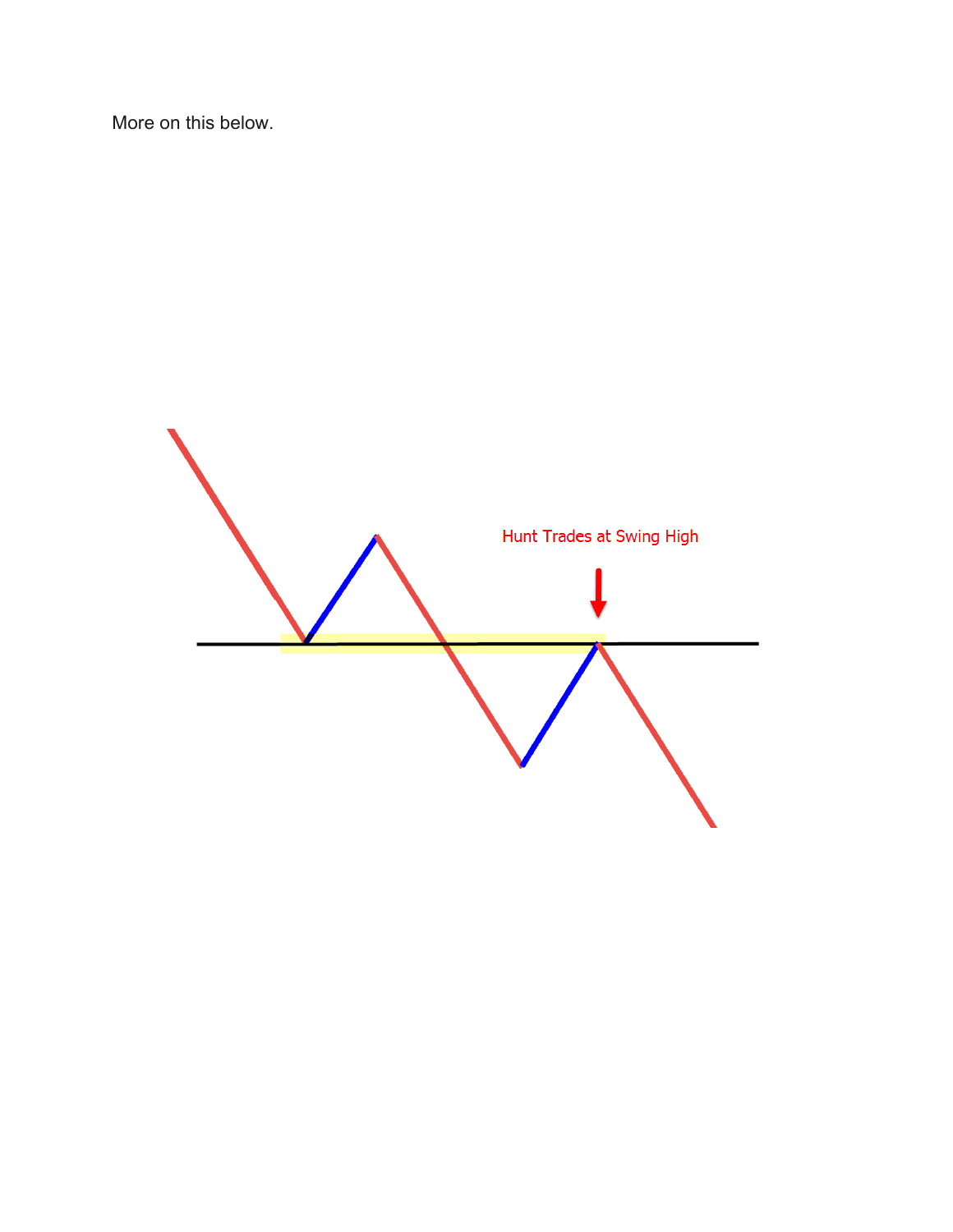### <span id="page-4-0"></span>**What Time Frames are Best For Swing Trading?**

Swing trading is a trading strategy and similar to price action trading, it is not fixed to a time frame or market.

Markets are making large swings on all time frames from the smaller time frame charts such as the 15 minute, right up to the daily and weekly charts.

When you ask yourself what time frame is for you, you need to take into account the following two factors;

**#1:** How long do you want to hold a trade?

**#2:** How large of stop do you want?

The larger the time frame, the larger the stop and also holding time in the trade will be.

If you are making more winning trades and more profits on the larger time frames, then this is not a problem.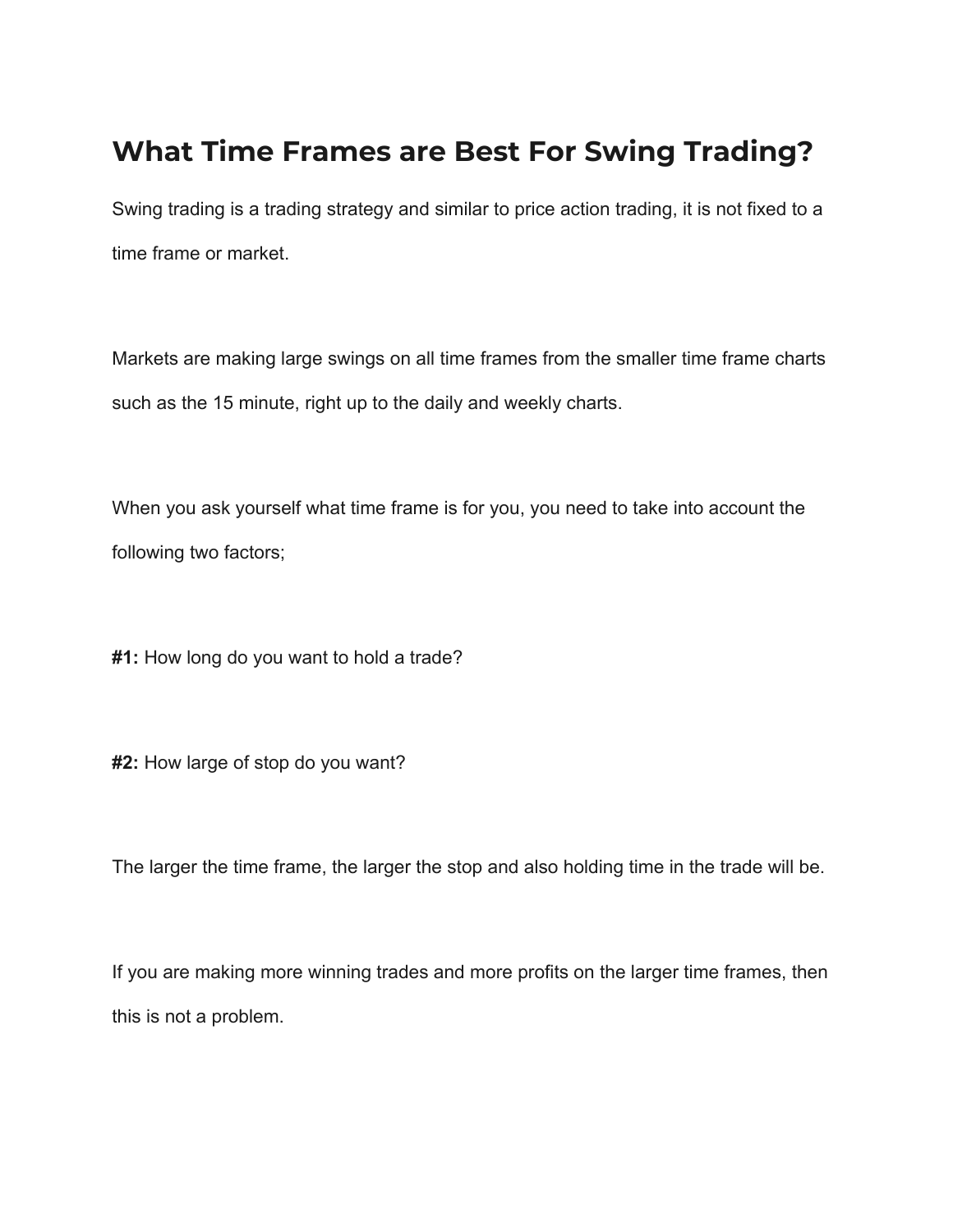However; if you are not making more profits, are holding trades for long periods and are missing a lot of other potential smaller time frame trades, then it could be an issue.

**NOTE:** A lot of traders believe that they cannot make trades with larger size stops because their account is too small. If you are calculating your position size before each trade and risking the same amount each trade, then you should be able to play a trade whether the stop is 10 pips or 60.

**Read more about this here; [How to Correctly Position Size Your Trades](https://www.forexschoolonline.com/forex-money-management-that-actually-works/)**

### <span id="page-5-0"></span>**Is Swing Trading for me?**

Swing trading could be for you if you;

- Have a job or are studying and still want to trade
- Want to trade the daily charts
- Don't want to trade the faster paced smaller time frame charts
- Are happy with making less trades that are higher in quality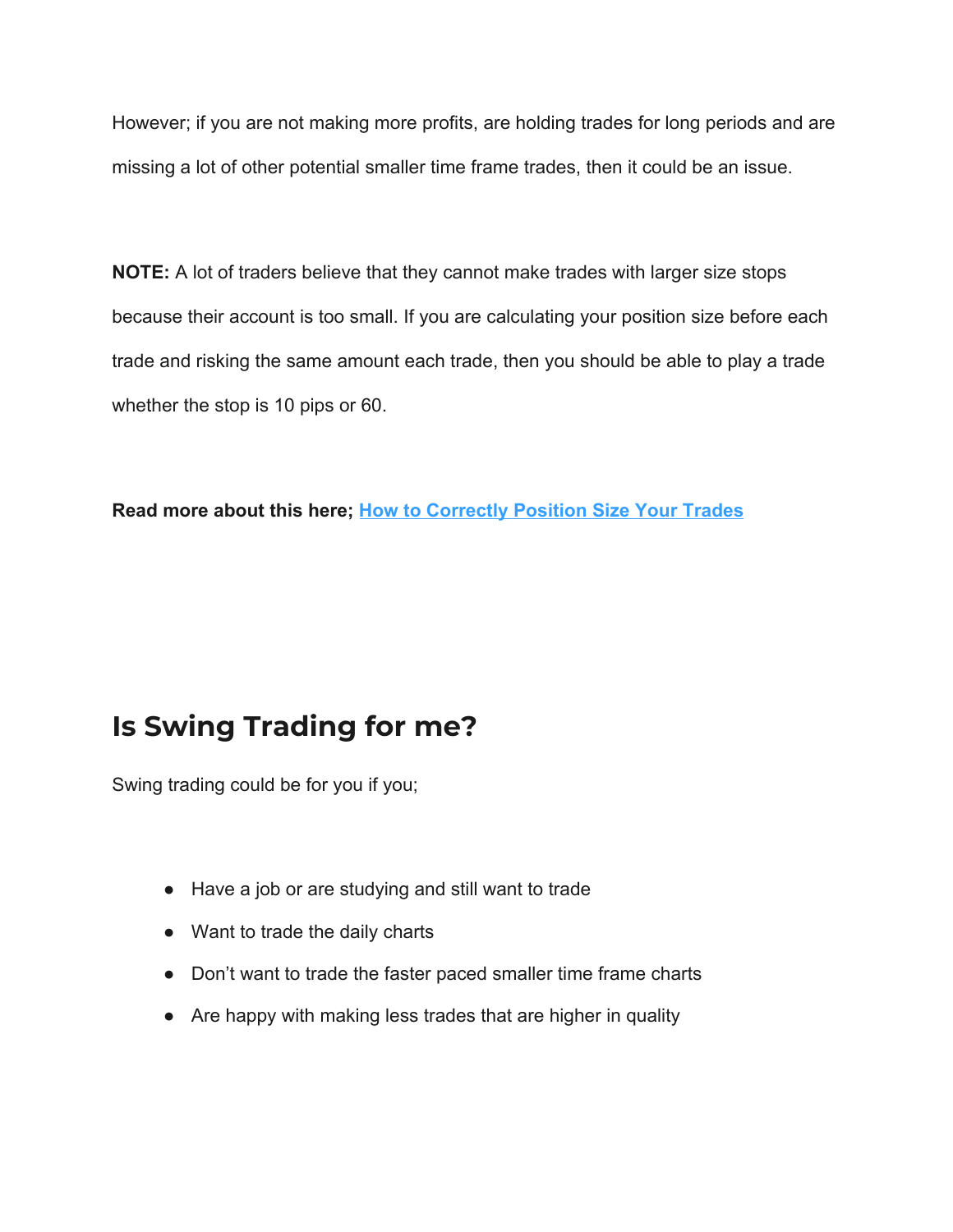### **What Swing Trading is NOT**

Swing trading is not intraday day trading, moving quickly in and out.

It does not involve taking fast-paced breakout trades where you are looking for quick wins.

Swing trading is about profiting from the next swing in the market higher or lower. This can take time to play out whether on the smaller or higher time frames. Yes, sometimes this will happen quite fast.

If you want a strategy where you are scalping small profits every few moments from the markets, then swing trading is definitely not for you.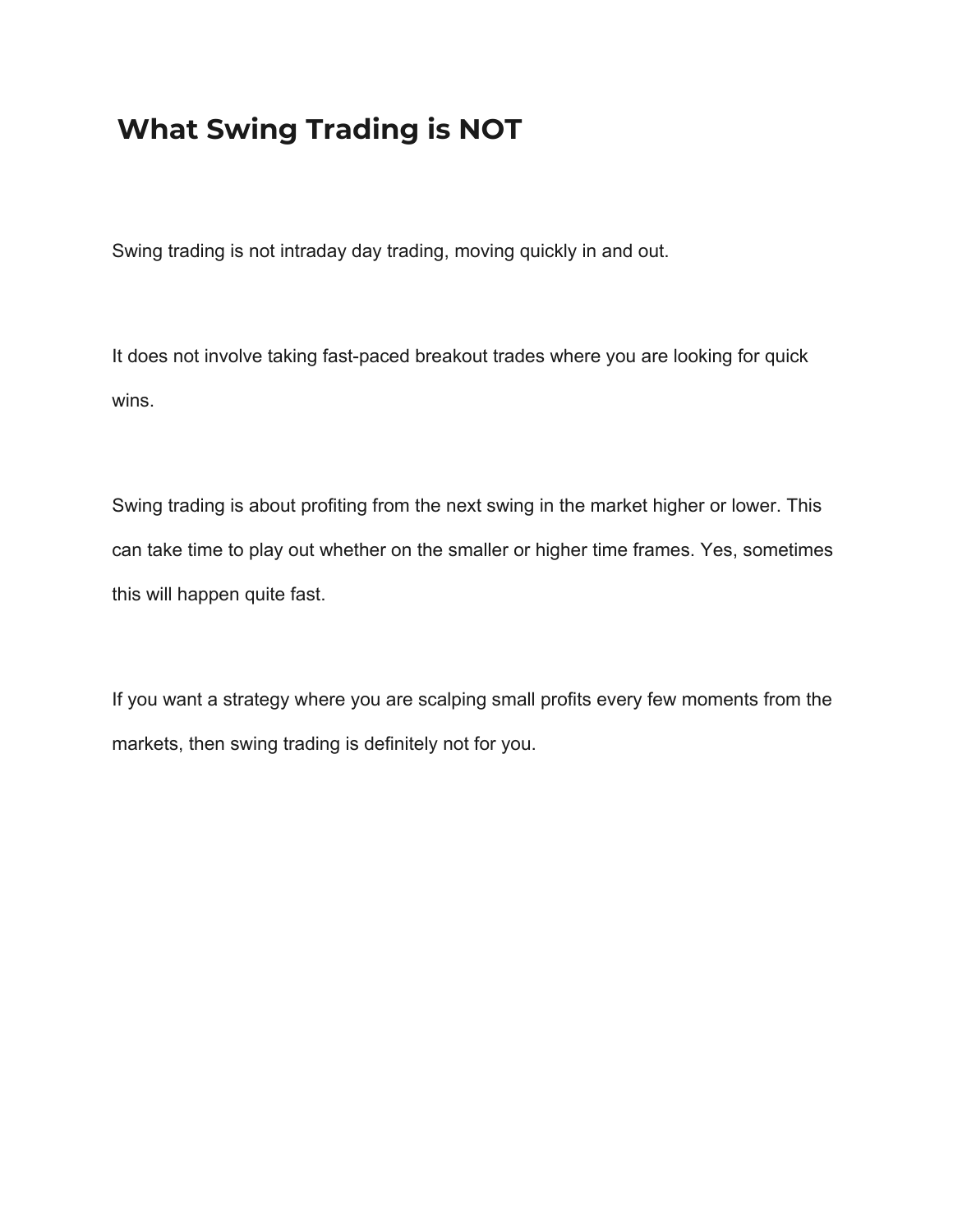## <span id="page-7-0"></span>**What are the Most Popular Swing Trading Strategies?**

Whilst swing trading is often done within trends and this is the classic method, it can also be successfully carried out within ranging markets.

As a swing trader you are looking to analyse the price action and profit from the bulk of the markets next swing.

The markets spend far more of their time ranging, than they do making clear trends higher or lower and being able to profitably trade ranging markets is crucial.

### <span id="page-7-1"></span>**Swing Highs and Swing Lows**

A crucial part of swing trading is understanding [swing highs and swing lows.](https://www.forexschoolonline.com/make-money-trading-reversal-signals/)

As a swing trader you are looking to buy from the swing low and sell short at the swing high. In other words; buy cheap and sell expensive.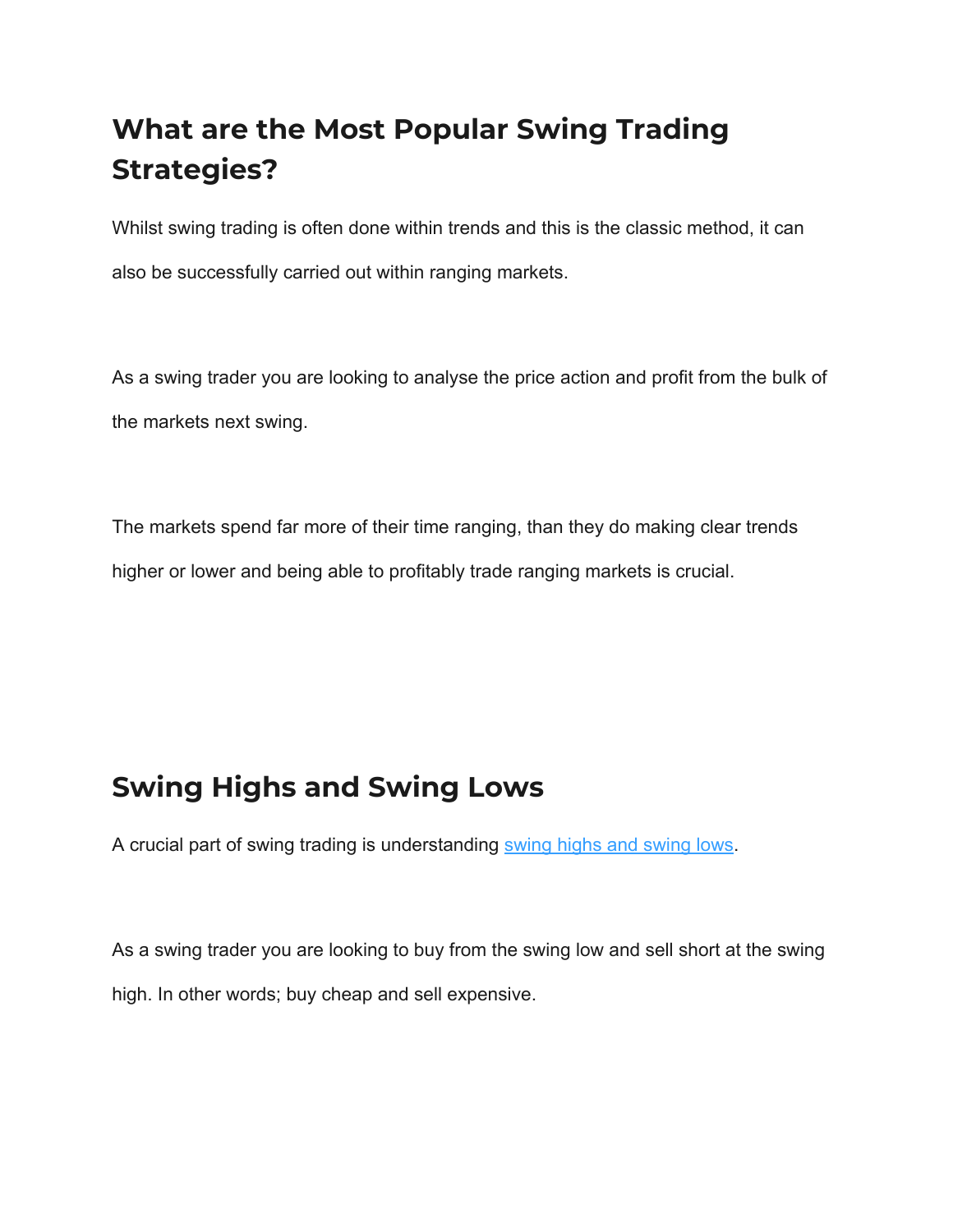The most common tool to mark major swing points is [supply and demand](https://www.forexschoolonline.com/supply-and-demand/) or support and resistance to plot where price will likely form it's next swing point.

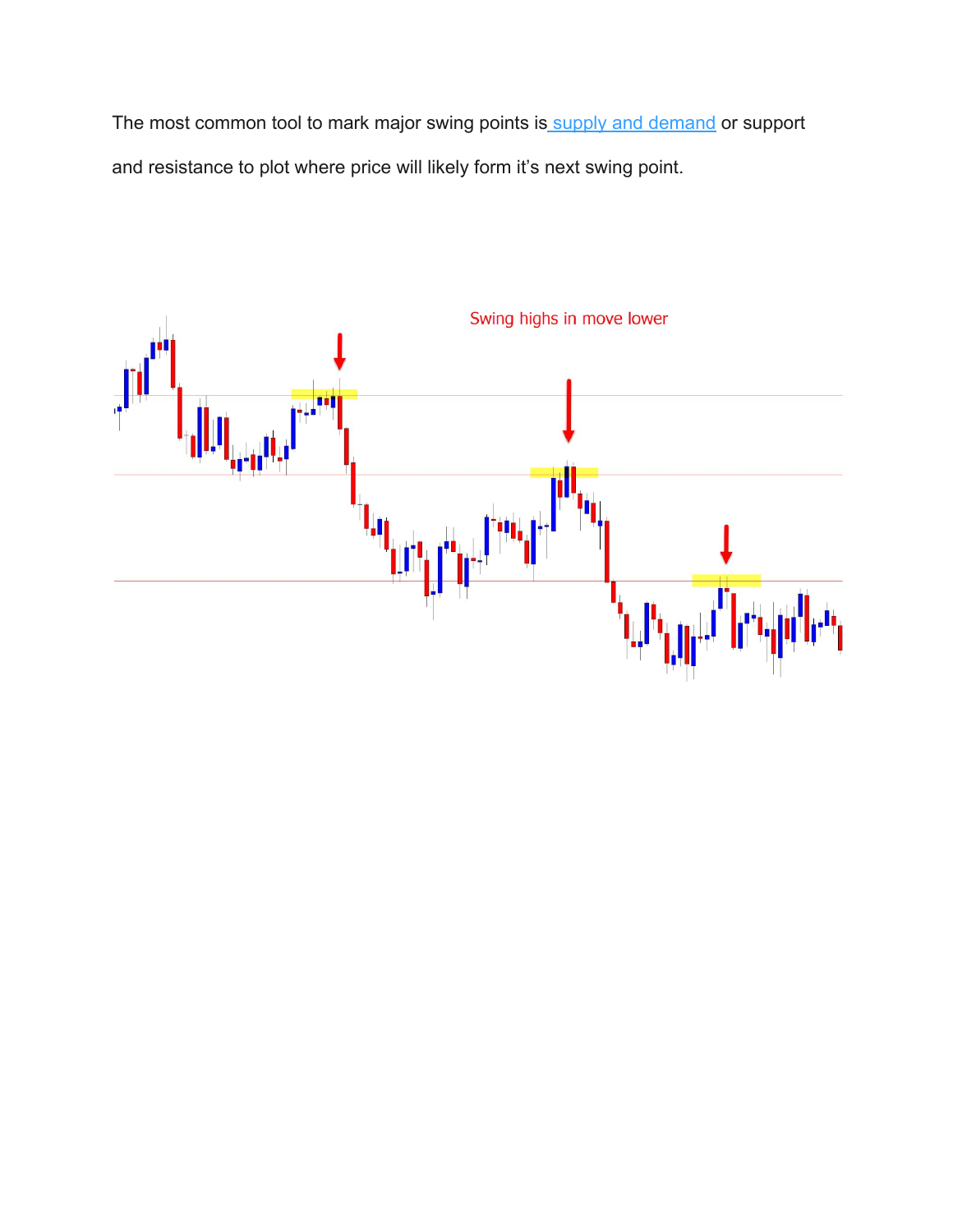#### <span id="page-9-0"></span>**How to Swing Trade With Trends**

Swing trading solid and obvious trends is one of the most popular trading strategies employed by retail traders.

When done correctly it can offer a lot of high probability trading opportunities with high up-side.

The first step when looking to enter swing trades within a trend is to **[identify a market](https://www.forexschoolonline.com/how-to-trend-trade-price-action-in-depth-tutorial/) [that is trending](https://www.forexschoolonline.com/how-to-trend-trade-price-action-in-depth-tutorial/)**. The best trends are those that are clear-cut, obvious and if you showed them to a child they could clearly say that price was moving higher or lower.

You will normally find a series of higher highs and higher lows in an up-trending market, or lower highs and lower lows in down-trending market.

When you have to strain to find a trend, then chances are, there isn't one.

When you find a trending market, you are looking to enter at an area of value and an area where price has pulled back into either support or resistance.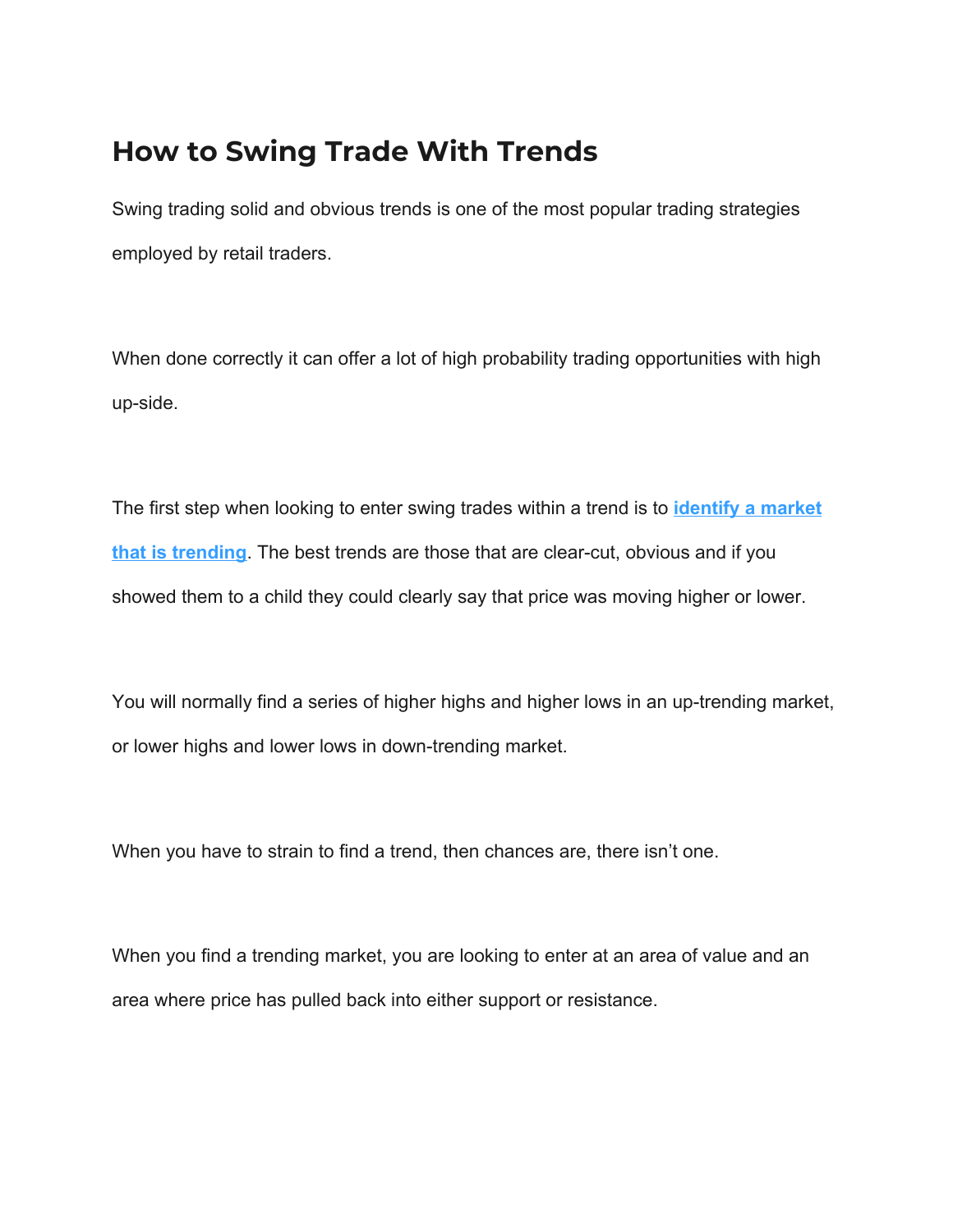

One of the big mistakes traders often make when looking to swing trade within a trend is not entering at the correct swing point or from a 'value' area.

This means that instead of going long and buying after price has pulled back lower into support, traders will often buy right at the top of the move.

As the chart below shows; swing trading is about entering into the next 'swing' the market is about to make, not entering after the market has already swung.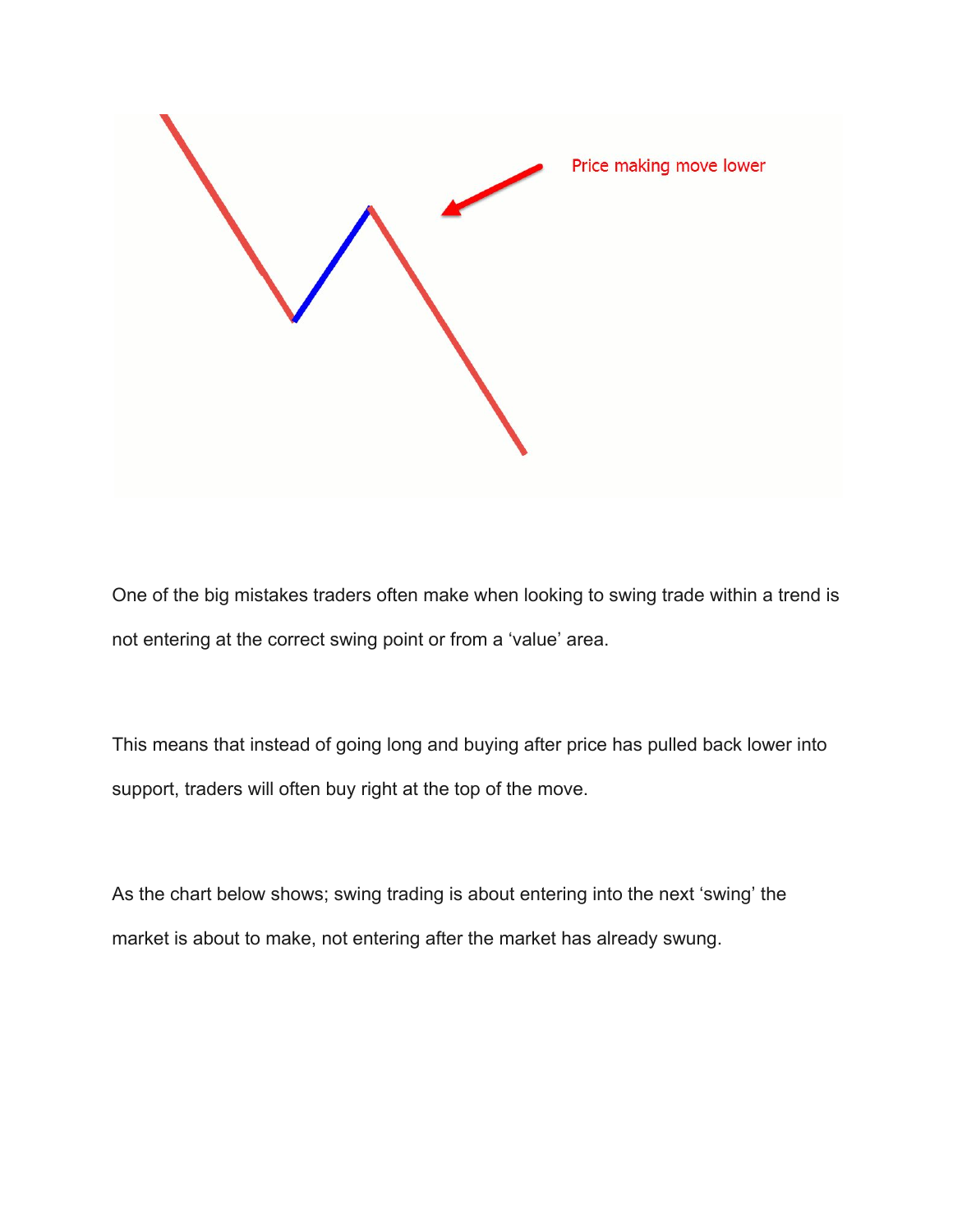

**Learn more about how to [correctly identify swing highs and lows](https://www.forexschoolonline.com/how-professionals-trade-forex-hunt-stops/).**

Swing trading a trending market is about stacking the odds in your favor and then riding the next wave.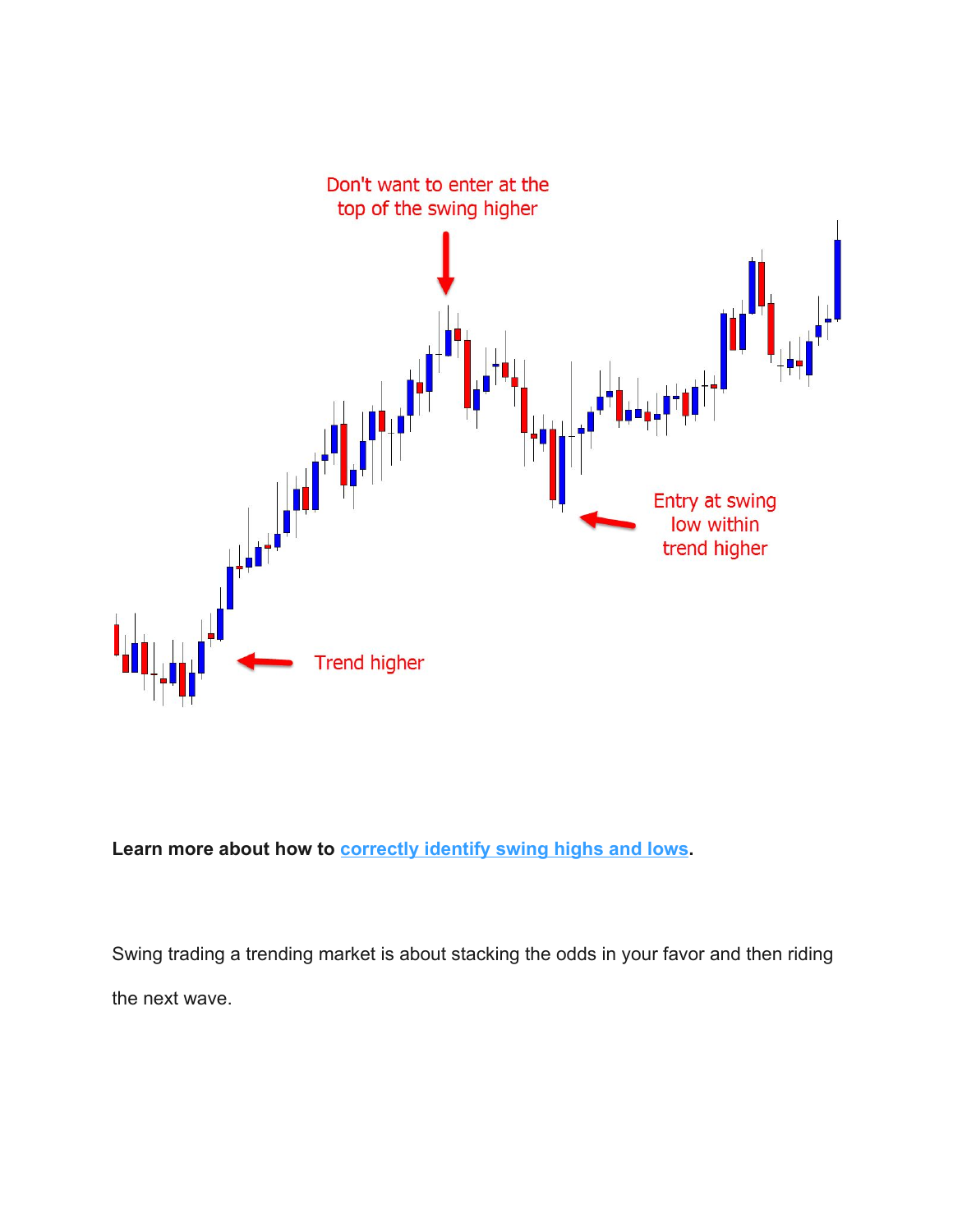When you have found the trend, price has pulled back into your support or resistance, you can then confirm with a price action trigger that price is looking to reverse.

An example of this is below; price was in a strong trend higher, it moved back into a support area and fired off a **[2 bar reversal](https://www.forexschoolonline.com/the-2-bar-reversal/)** signalling it was looking to again swing higher with the trend.

This was a confirmation to enter the next swing higher.

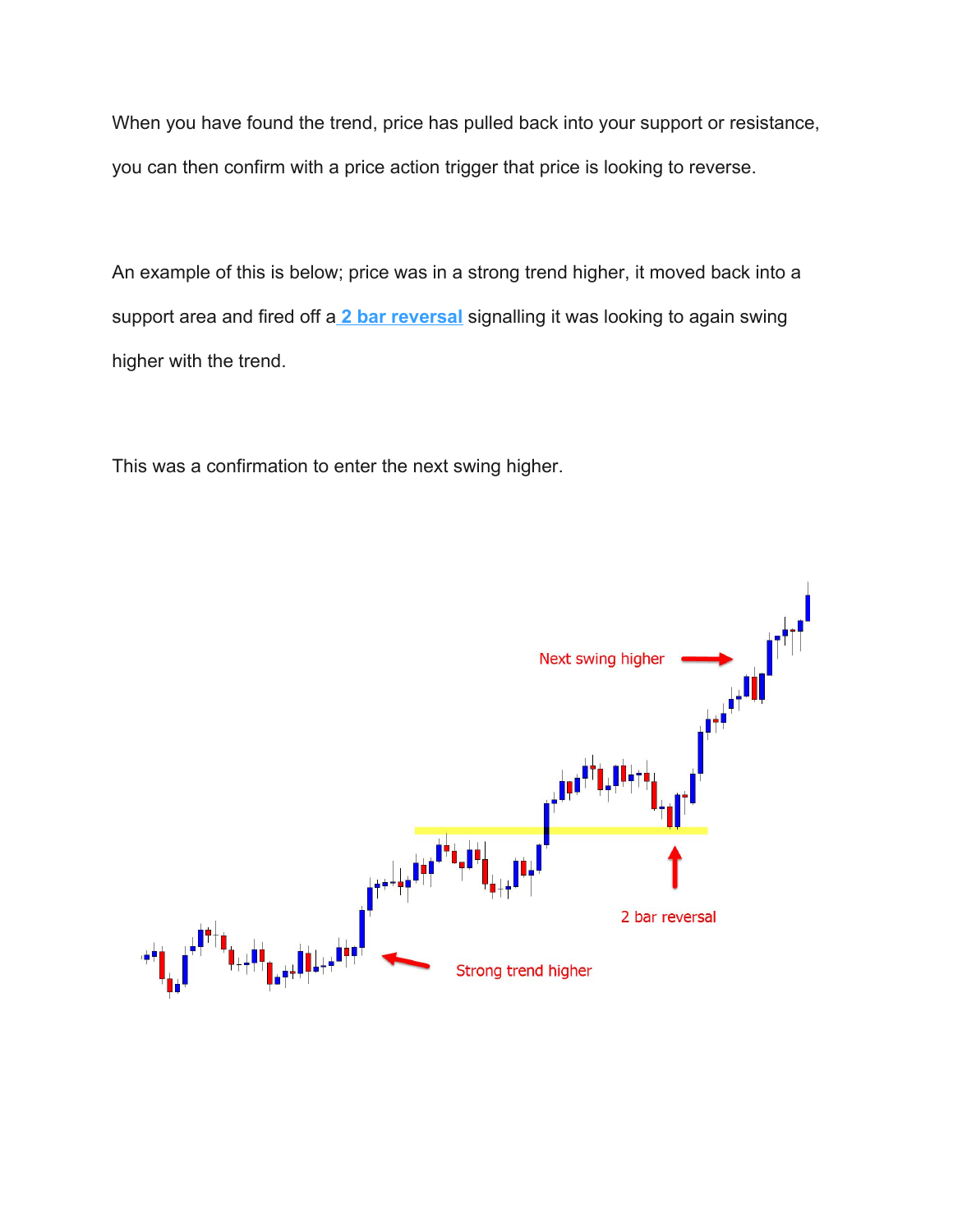Another example is below showing price in a solid trend higher, price pulls back lower and forms a bullish engulfing bar to swing back higher.

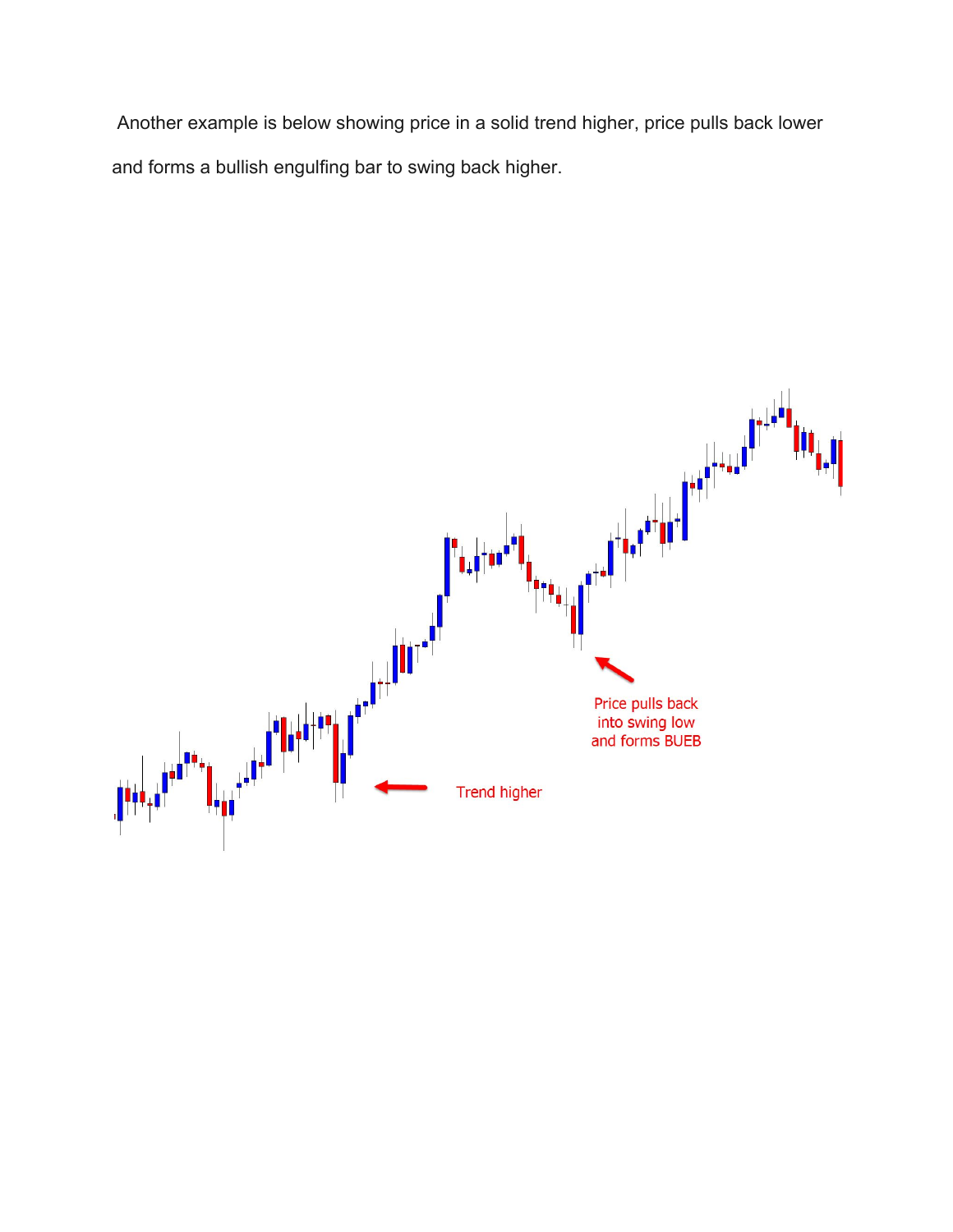## <span id="page-14-0"></span>**How to Swing Trade Ranging Markets**

Ranging markets can be difficult beasts to trade within.

A range trader is looking to profit from the swings the range is making both higher and lower. You will be entering short trades at the high and resistance of the range and buying long trades and the low and support of the range.



The best ranges are the ones that have a clearly defined high / resistance, and low / support.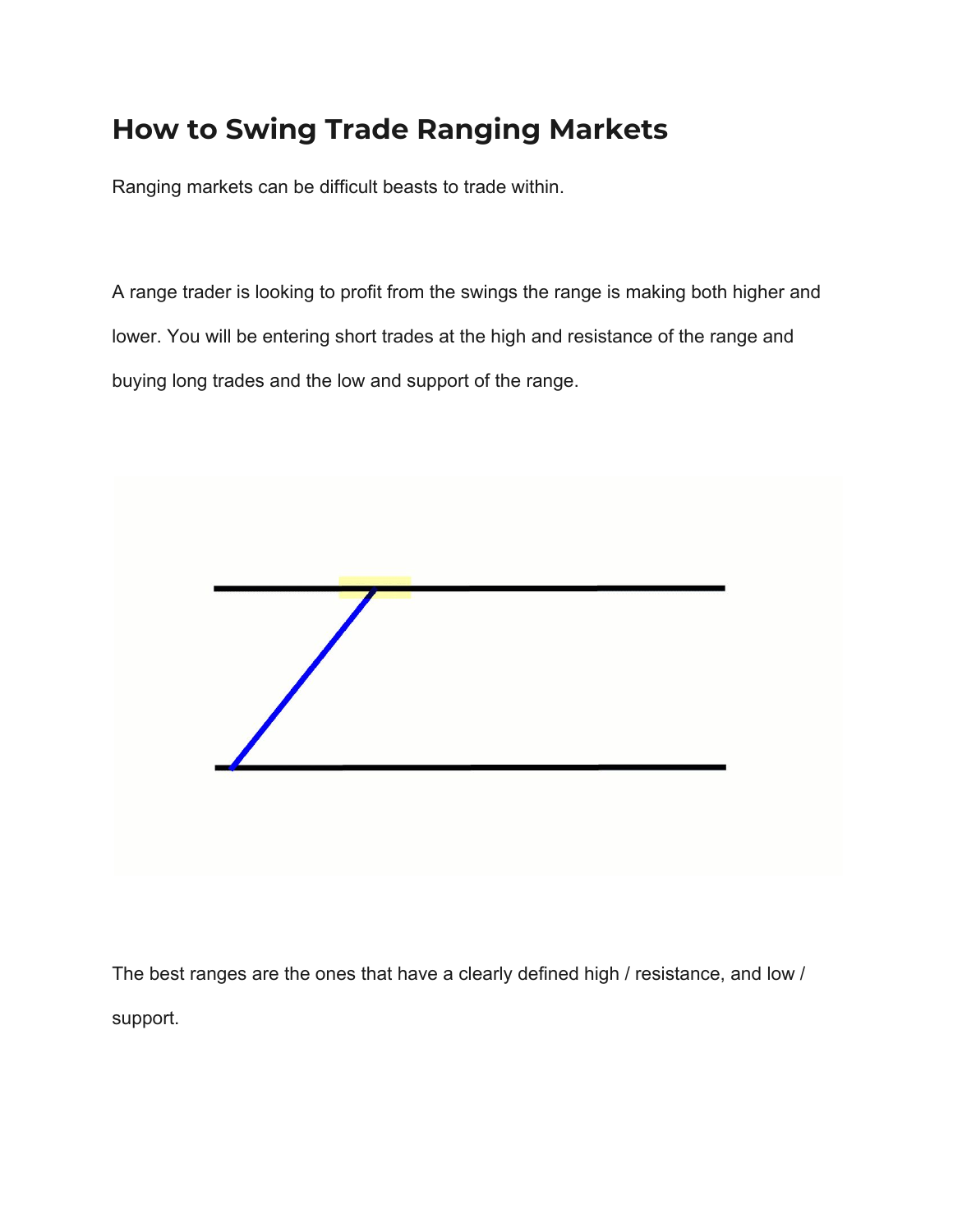A few things to keep in mind;

- Stick to trading from the clear range highs and lows and avoid the middle 'no man's ground'.
- Use price action triggers like the engulfing bar or pin bar to confirm trade setups.
- Beware false breaks and use correct position sizing to minimize losses.

#### <span id="page-15-0"></span>**Where to Avoid**

Avoid looking to enter trades in the middle of the range or the no man's land. This can be a real trap and lead to endless sideways whipsawing.

**The best swing range plays are from the swing high and swing low of the range.**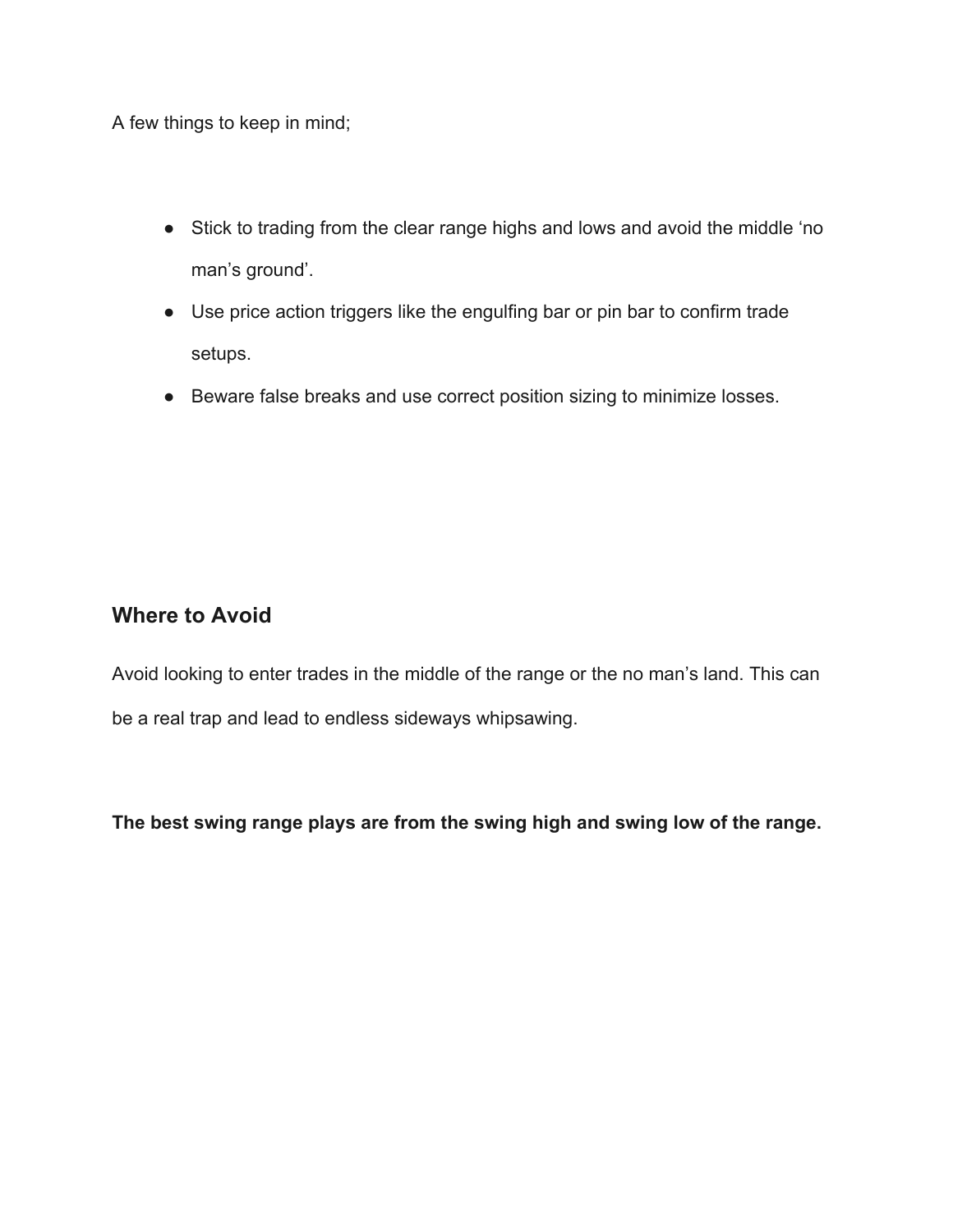

### <span id="page-16-0"></span>**How to Swing Trade on Intraday Charts**

Whilst a lot of swing traders use the higher time frames like the 4 hour, daily and weekly charts to enter their trades, swing trading can also be carried out on smaller intraday time frames.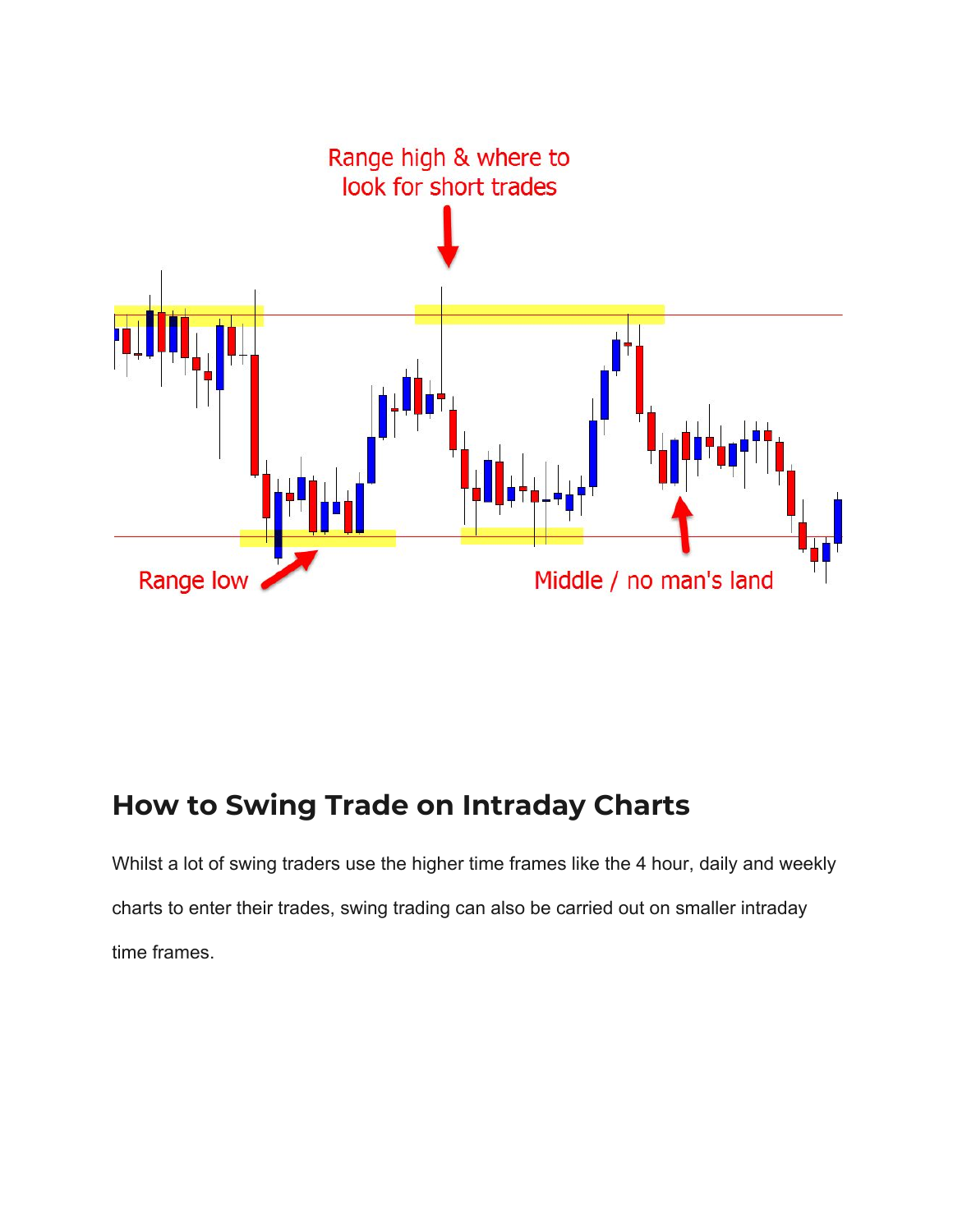The same method that is used on the higher time frames of looking to profit from the larger swings in the market is also used on the smaller time frames.

One strategy that can help a trader stay away from weaker support and resistance levels and minimise false moves is to use the daily chart as their guiding chart.

To do this, you are marking your major support and resistance levels on the daily chart and then watching the price action.

When price action moves into one of these major daily support or resistance levels you have marked, you then flip to your smaller intraday charts to see if you can find an entry signal to make a swing trade.

As the two charts below highlight; price on the daily chart moved back higher and into the overhead resistance level.

When this happened, intraday traders could move to their smaller time frames to look for potential trade setups.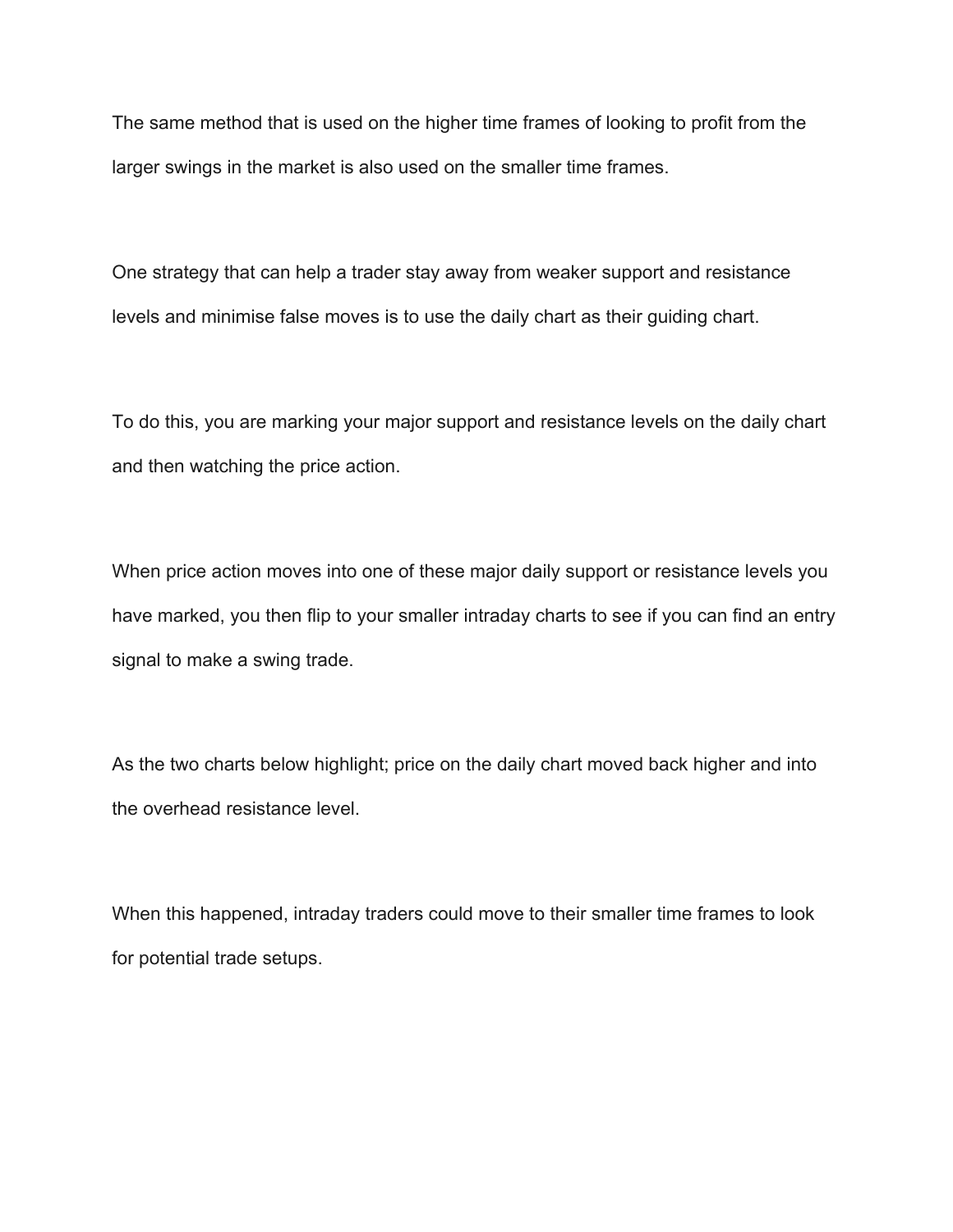### <span id="page-18-0"></span>**Chart #1: Daily Chart**

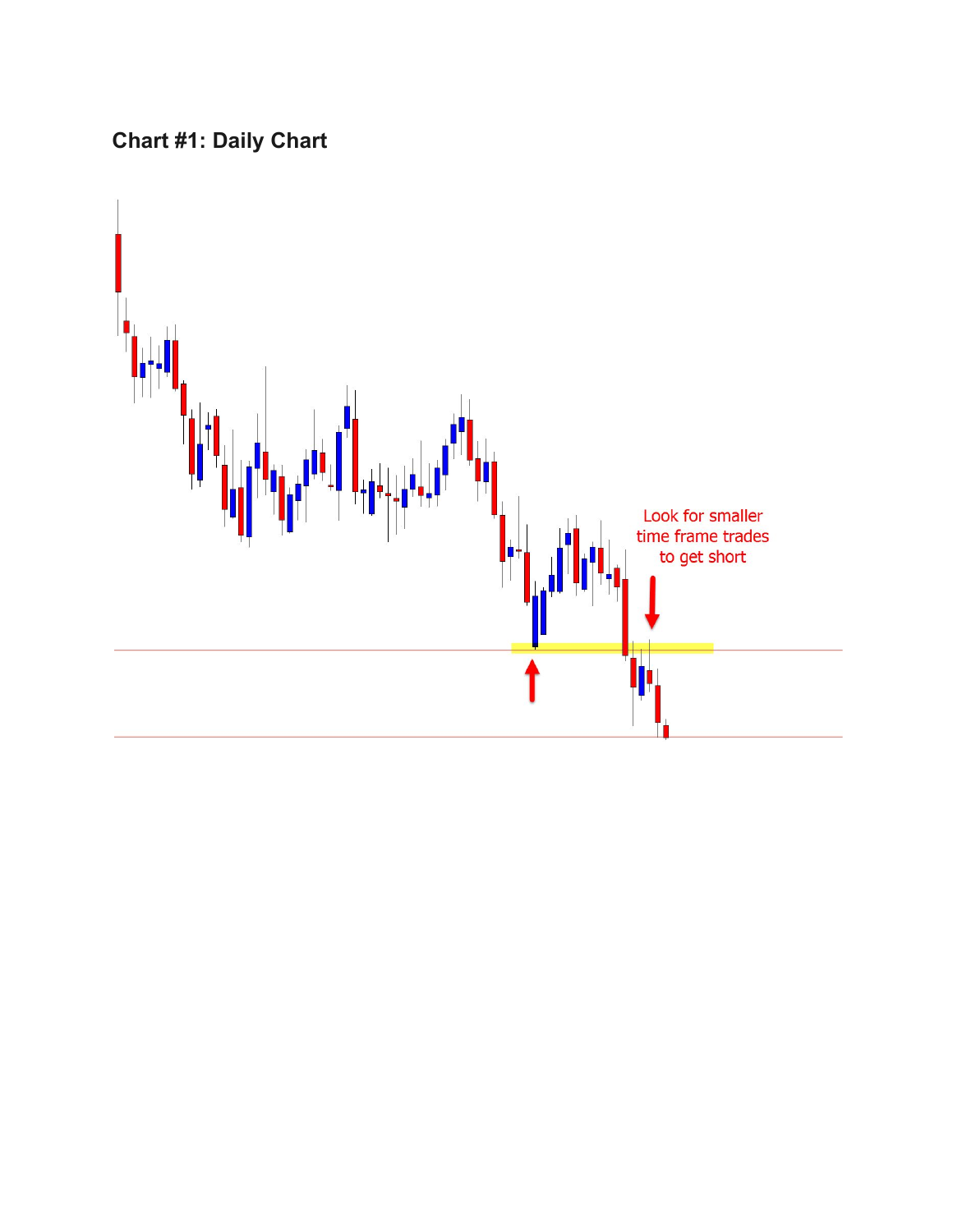#### <span id="page-19-0"></span>**Chart #2: 1 Hour Chart**

The 1 hour chart shows price move into the same major daily resistance and swing high, firing off a **[Bearish Engulfing Bar = BEEB signal](https://www.forexschoolonline.com/bullish-and-bearish-engulfing-bars-introduction-html/)** to swing back lower.